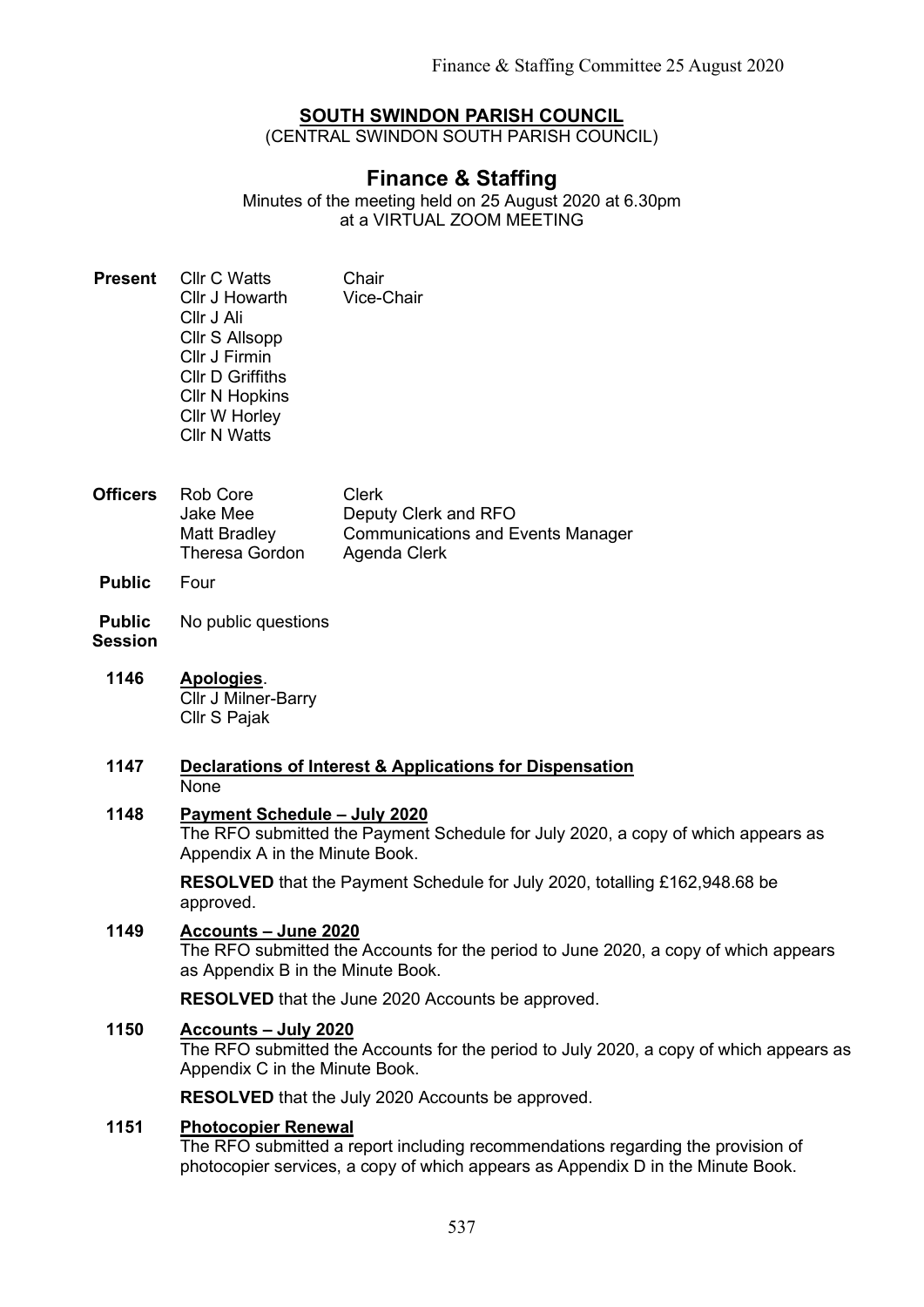Finance & Staffing Committee 25 August 2020

| 2.5 | Company 1             | Company 2             | Company 3             |
|-----|-----------------------|-----------------------|-----------------------|
|     | <b>Office Printer</b> | <b>Office Printer</b> | <b>Office Printer</b> |
|     | £1,536.49             | £1,629.30             | £1,639.90             |
|     | <b>Depot Printer</b>  | <b>Depot Printer</b>  | <b>Depot Printer</b>  |
|     | £1,145.91             | £1,073.33             | £934.98               |
|     | Total                 | Total                 | Total                 |
|     | £2,682.40             | £2,702.63             | £2,574.88             |

## 3 Recommendations

- 3.1 To enter a three-year contract with Company 3 for printer provision at the Parish Office and Depot as per 2.5 based on the cheapest price, environmental policies and being a local based company.
- 3.2 If Company 3 is used, that the savings made over Company 1 are used to reinvest into planting of trees within the Parish to offset all Council paper use.

RESOLVED that recommendations 3.1 and 3.2 be approved.

#### 1152 Bowling Green Fees

The Clerk submitted a report for consideration regarding subsidising the Bowling Green Club during the Covid-19 lockdown, a copy of which appears as Appendix E in the Minute Book.

#### 3 Recommendation

3.1 The Parish Council have already committed to reducing the charges to the Bowls Club for 2020 by a 50% reduction. It is therefore for the parish council to decide if further support is required by further reductions.

Councillors considered the request and the Chair recommended that the club apply for a grant to support any further reductions.

RESOLVED that the Bowling Club apply for a Grant from the Parish Council.

## 1153 Vehicle Tracking

The RFO submitted a report including three quotes regarding the installation of vehicle tracking on the new fleet of Parish Vehicles, a copy of which appears as Appendix F in the Minute Book.

The RFO said that quotes had been sought from three companies based on the vehicle numbers shown in 2.4 of the report.

| Company 1            | Company 2            | Company 3            |
|----------------------|----------------------|----------------------|
| Per vehicle monthly  | Per vehicle monthly  | Per vehicle monthly  |
| £9.92                | £9.45                | £7.99                |
| All vehicles monthly | All vehicles monthly | All vehicles monthly |
| £248.00              | £236.25              | £199.75              |
| Total                | Total                | Total                |
| £2,856.96            | £2,835.00            | £2,397.00            |

## 3 Recommendations

3.1 That a contract is placed with company 3 for three years as per 2.4 of the report.

RESOLVED that recommendation 3.1 be approved.